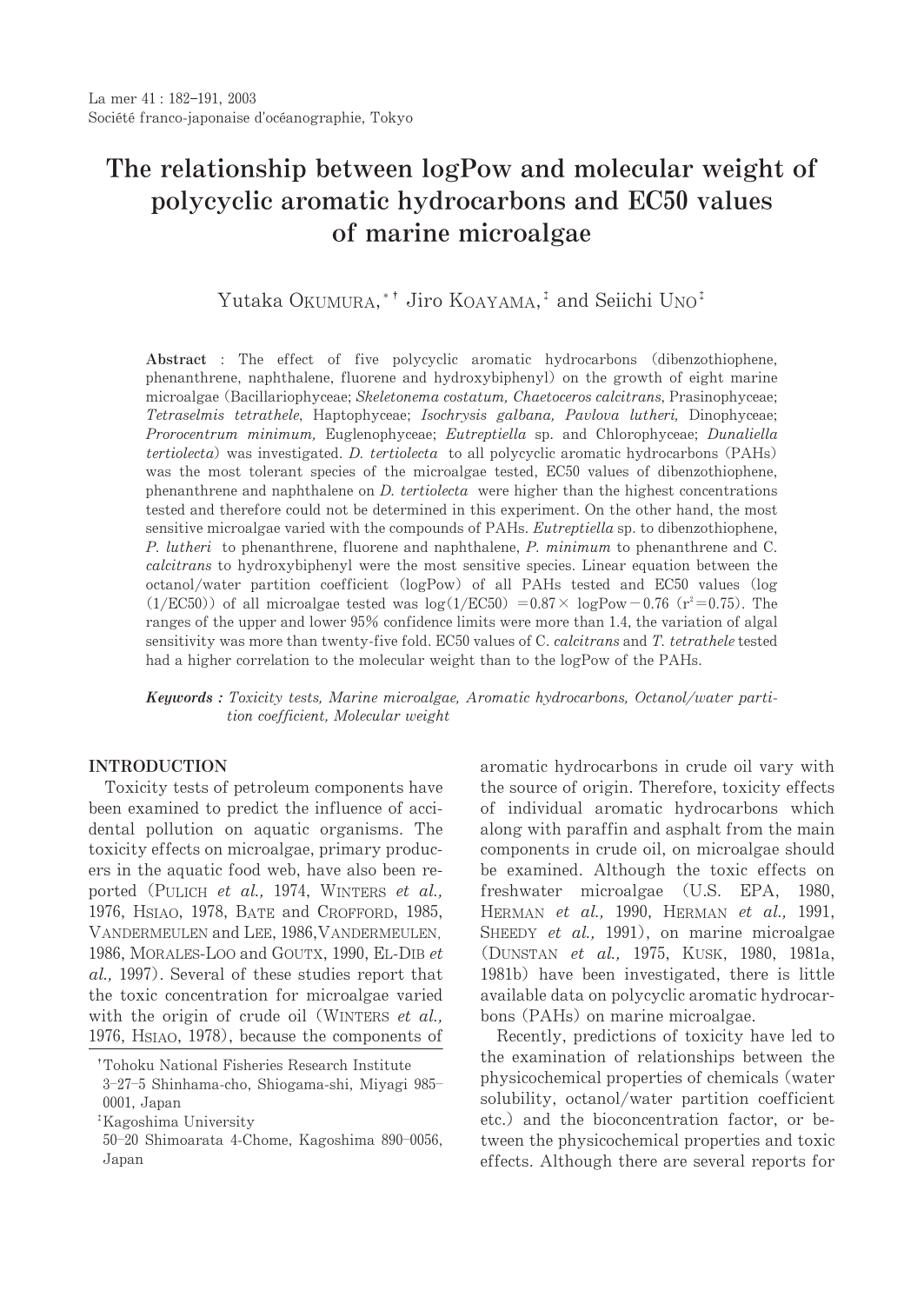| Generic name     | Structure      | Molecular weight | logPOW | Reference of logPOW    |
|------------------|----------------|------------------|--------|------------------------|
| Hydroxybiphenyl  | H <sub>0</sub> | 170.21           | 3.20   | HANSCH et al. $(1995)$ |
| Naphthalene      |                | 128.18           | 3.30   | HANSCH et al. $(1995)$ |
| Fluorene         |                | 166.22           | 4.18   | HANSCH et al. $(1995)$ |
| Dibenzothiophene |                | 184.26           | 4.38   | HANSCH et al. $(1995)$ |
| Phenanthrene     |                | 178.24           | 4.46   | HANSCH et al. $(1995)$ |

Table 1 Structure, molecular weight and logPOW of aromatic hydrocarbons in this study.

freshwater microalgae (GEYER et al., 1981, GEYER et al., 1984, CALAMARI et al., 1983, WONG et al., 1984, SHIGEOKA et al., 1988, HERMAN et al., 1991) and several aquatic organisms (GALASSI et al., 1988, IKEMOTO et al., 1992, FUKUSHIMA, 1983), there are few reports which have investigated the relationship between EC50 (Effective Concentration of 50%) values in marine microalgae and octanol/water partition coefficient (Pow) of PAHs, particularly, reports which investigate multiple species of marine microalgae under the same test conditions are limited.

The OECD guidelines (OECD, 1984), one of the manuals for standard methods of toxicity tests, recommends that test species of microalgae are freshwater microalgae; Selenastrum  $capricor *nutum*,$ Scenedesmus subspicatus and Chlorella vulgaris. However, test species of marine microalgae, that are necessary to toxicity estimation of chemicals in the marine environment were not selected. Therefore, it is important for establish methods to select suitable species for algal sensitivity testing.

The purpose of this study is to determine the EC50 values of PAHs on eight species of marine microalgae. Moreover, we compared the sensitivity among test microalgae, or the toxicity among test chemicals. The relationship between EC50 values of microalgae and physicochemical properties  $(logPow$  $\alpha r$ logM.W.) of PAHs are investigated.

## **MATERIALS AND METHODS**

# Test organisms

Eight species of marine microalgae were used in the experiments as test organisms. Bacillariophyceae: Skeletonema costatum (NIES  $-324$ ) was obtained from The Microbial Culture Collection, National Institute for Environmental Studies (NIES-Collection), Ministry of the Environment Japan. Prasinophyceae; Tetraselmis tetrathele, Haptophyceae; Pavlova *lutheri* were obtained from Marine Ecology Re-Japan. Haptophyceae; search Institute, Isochrysis galbana, Dinophyceae; Prorocentrum *minimum*, and Euglenophyceae; *Eutreptiella* sp. were obtained from JANUS Co., Japan. Chlorophyceae, Dunaliella tertiolecta and Bacillariophyceae, Chaetoceros calcitrans were obtained from Kitasato University, Japan.

### Test chemicals

The PAHs used in the experiments were dibenzothiophene  $(C_6H_4C_6H_4S)$ , phenanthrene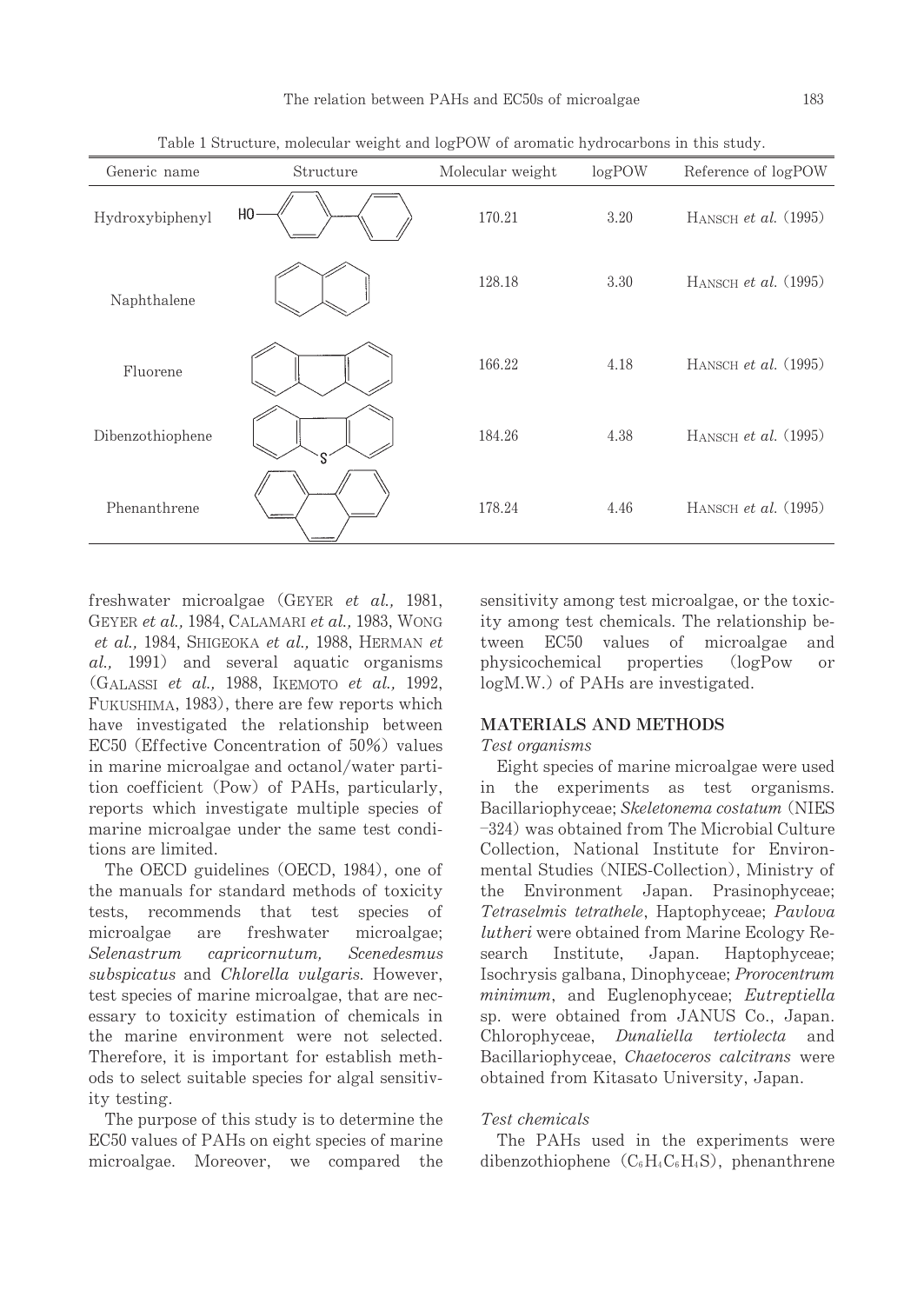|                  | esti-<br>mated<br>EC50 | Slope | у<br>inter-<br>cept | $r^2$<br>Squared |
|------------------|------------------------|-------|---------------------|------------------|
| Dibenzothiophene |                        |       |                     |                  |
| S. costatum      | 0.20                   | 128.2 | 139.0               | 0.99             |
| C. calcitrans    | 0.14                   | 63.9  | 103.6               | 0.98             |
| T. tetrathele    | 0.14                   | 48.2  | 91.1                | 0.97             |
| I. galbana       | 0.14                   | 53.3  | 95.4                | 0.89             |
| P. lutheri       | 0.12                   | 60.7  | 105.4               | 0.98             |
| P. minimum       | 0.16                   | 270.6 | 267.5               | 1.00             |
| Eutreptiella sp. | 0.06                   | 78.1  | 147.7               | 0.95             |
| D. tertiolecta   | >0.49                  |       |                     |                  |
| Phenanthrene     |                        |       |                     |                  |
| S. costatum      | 0.15                   | 60.6  | 99.7                | 0.93             |
| C. calcitrans    | 0.34                   | 153.7 | 122.8               | $1.00\,$         |
| T. tetrathele    | 0.29                   | 156.3 | 133.7               | $1.00\,$         |
| I. galbana       | 0.14                   | 62.4  | 103.5               | 0.97             |
| P. lutheri       | 0.09                   | 63.1  | 115.0               | 0.97             |
| P. minimum       | 0.09                   | 105.4 | 157.9               | 0.99             |
| Eutreptiella sp. | 0.13                   | 107.1 | 144.7               | 1.00             |
| D. tertiolecta   | >0.46                  |       |                     |                  |
| Naphthalene      |                        |       |                     |                  |
| S. costatum      | 1.83                   | 196.8 | $-1.8$              | $1.00\,$         |
| C. calcitrans    | 3.73                   | 114.4 | $-15.4$             | 0.97             |
| T. tetrathele    | 5.39                   | 274.3 | $-150.7$            | 0.97             |
| I. galbana       | 0.84                   | 102.5 | 57.8                | 1.00             |
| P. lutheri       | 0.66                   | 120.4 | 71.9                | 0.96             |
| P. minimum       | 1.63                   | 330.5 | $-20.2$             | 0.79             |
| Eutreptiella sp. | 1.14                   | 73.5  | 45.9                | 0.98             |
| D. tertiolecta   | >13.8                  |       |                     |                  |
| Fluorene         |                        |       |                     |                  |
| S. costatum      | 0.17                   | 64.5  | 100.2               | 0.99             |
| C. calcitrans    | 0.34                   | 79.7  | 87.3                | 0.98             |
| T. tetrathele    | 0.67                   | 81.5  | 64.0                | 1.00             |
| I. galbana       | 0.11                   | 50.7  | 99.2                | 0.95             |
| P. lutheri       | 0.08                   | 44.8  | 100.0               | 0.98             |
| P. minimum       | 0.24                   | 104.4 | 114.6               | 0.96             |
| Eutreptiella sp. | 0.23                   | 109.0 | 119.9               | 0.99             |
| D. tertiolecta   | 1.07                   | 40.4  | 48.8                | 0.98             |
| Hydroxybiphenyl  |                        |       |                     |                  |
| S. costatum      | 1.11                   | 119.5 | 44.5                | 0.99             |
| C. calcitrans    | 0.59                   | 108.9 | 74.7                | 1.00             |
| T. tetrathele    | 0.85                   | 160.3 | 61.5                | 1.00             |
| I. galbana       | 1.54                   | 87.5  | 33.6                | 0.92             |
| P. lutheri       | 0.73                   | 66.7  | 59.3                | 0.57             |
| P. minimum       | 1.06                   | 79.1  | 48.1                | 0.90             |
| Eutreptiella sp. | 1.27                   | 61.0  | 43.6                | 0.94             |
| D. tertiolecta   | 3.61                   | 50.8  | 21.7                | 0.94             |

Table 2. Estimated EC50 values with slope, y intercept and  $r^2$  of linear regression.

(unit of EC50s:  $mg/l$ )

 $(C_{14}H_{10})$ , naphthalene  $(C_{10}H_8)$ , fluorene  $(C_6H_4CH_2)$  $C_6H_4$ ) and hydroxybiphenyl  $(C_6H_5C_6H_4OH)$ . All PAHs tested were purchased from Wako Chemicals, Japan. The chemical structure, molecular weight (M.W.) and logPow of the PAHs tested are shown in Table 1. Relationship between logPow and logM.W. of naphthalene, fluorene and phenanthrene showed strong linear relationships  $(log M.W. = 0.12 \times log Pow +$ 1.7,  $r^2 = 0.99$ , while the correlations of all PAHs contain hydroxybiphenyl and dibenzothiophene  $(\text{log}M.W. = 0.0067 \times \text{log}Pow + 2.0, r^2)$  $= 0.43$ ) were weaker than of naphthalene, fluorene and phenanthrene.

# Culture conditions

Each alga was cultured in a 300 ml of Erlenmeyer flask containing 200 ml of  $f/2$  medium (GUILLARD and RYTHER, 1962) in stock culture. In toxicity tests, glass test tubes  $(25 \times 200)$ mm, 64 ml) containing 30 ml of  $f/2$  medium were used to directly measure in vivo fluorescence using a fluorescence meter (Turner designs 10-005R). All growth media were autoclaved at  $121^{\circ}$ C for 20 minutes. The algae were cultured at a temperature of  $20 \pm 1$ °C, under light intensity of 3500 to 4500 lux (38.9 to 50.0  $\mu$  mol m<sup>-2</sup>  $s^{-1}$ ) and a 14:10 light: dark cycle for the stock cultures and toxicity tests.

# Toxicity tests

Firstly, the test concentrations of each PAH were adjusted. The maximum concentration of each PAH was prepared by adding a specific volume to the filtered sterile f/2 medium, shaking in a 1000ml beaker for about 24 hours under dark conditions and filtering using sterile glass fiber filters (Whatman  $GF/F$ ). Each test concentration was prepared by diluting the maximum concentration medium with filtered sterile f/2 medium.

Secondly, test tubes containing 30ml of the growth medium into which the PAHs were mixed at appropriate concentrations, and 0.6ml of the algal stock solution at exponential growth phase were inoculated into the growth media. The experiments were carried out in triplicate. The growth of the algae was monitored daily by in vivo fluorescence using a fluorescence meter (Turner designs  $10-005R$ ),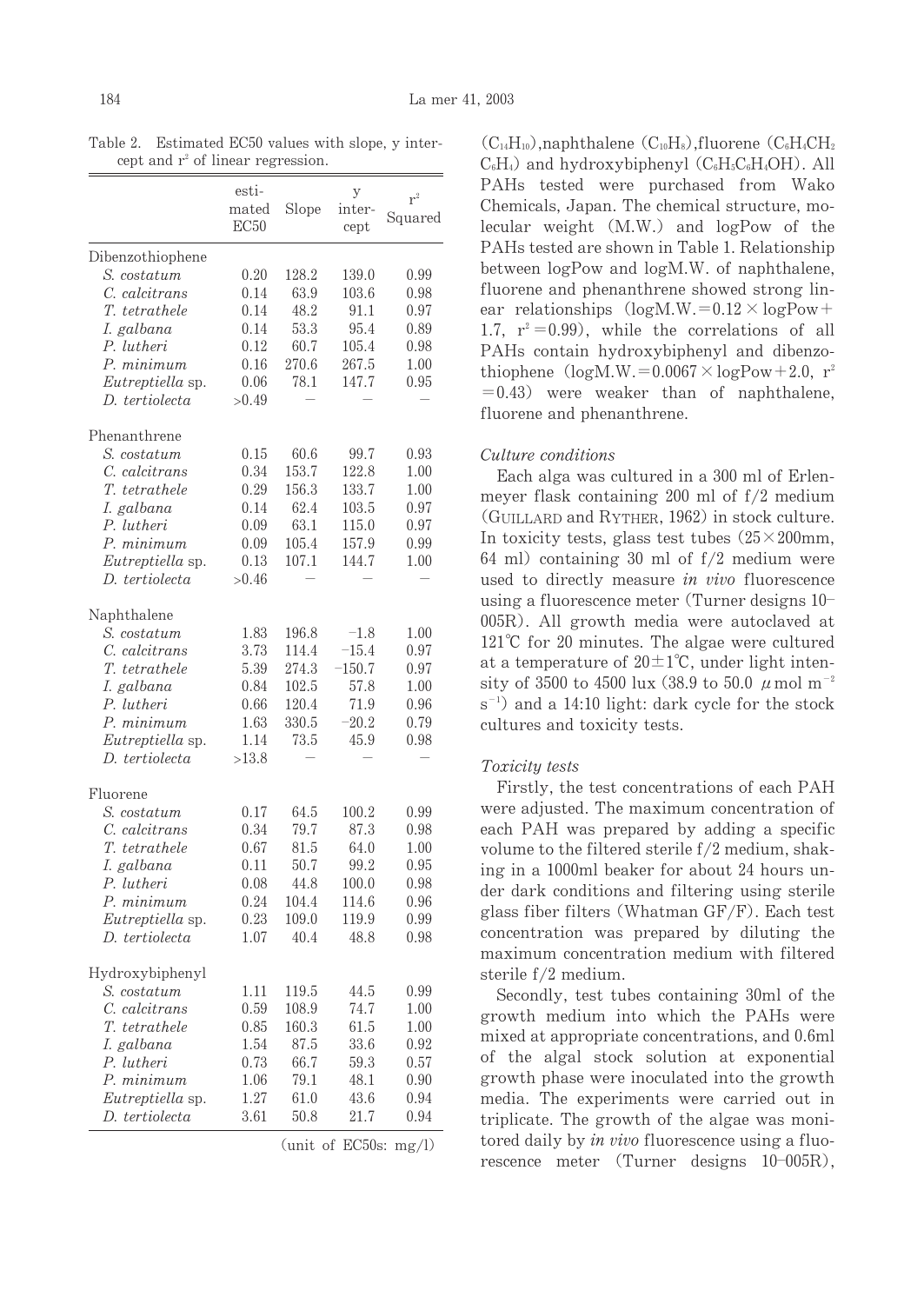which has been shown to have a strong relation to the Chl  $a$  concentration (LORENZEN, 1966,  $1968$ ) and cell numbers STRICKLAND. (YAMAGUCHI, 1994), and has been used as a measurement of microalgal biomass (LEWIS, 1995). The test period was 4 days.

Thirdly, after each chemical in test medium was extracted using  $n$ -hexane (Ministry of the Environment, 1998), chemical concentrations were measured by using gas chromatography (Shimadzu GC-14B) coupled with flameionization detecter (FID) (Standard methods, 1998)

#### Data analysis

EC50 values were calculated using modified methods of the OECD guidelines (OECD 1984), as outlined below.

The area under the growth curve of individual test vessels was calculated using the following equation.

$$
A = (N_1 - N_0)/2 \times t_1 + (N_1 + N_2 - 2N_0) /
$$
  
2 $\times (t_2 - t_1) + ... + (N_{n-1} + N_n - 2N_0) /$   
2 $\times (t_n - t_{n-1})$ 

where:

 $A$  = area under the growth curve,

- $N_0 = in$  vivo fluorescence intensity at  $t_0$  (relative units).
- $N_1 = in$  vivo fluorescence intensity at  $t_1$  (relative units).
- $N_n = in$  vivo fluorescence at  $t_n$  (relative units),
- $t_1$  = time of first measurement after beginning of test,
- $t_n$ = time of nth measurement after beginning of test.

Then, the percent inhibition of the growth area of the mean value for individual test concentration to the mean value for controls in each experiments was calculated using the following equation.

$$
Ia = (Ac - At) / Ac \times 100.
$$

Where:

- $Ia$ =percent inhibition of the growth area for an individual test vessel.
- $At =$  mean area of each test concentration.

 $Ac$ =mean area of the controls in each experiment.

The *Ia* value was plotted against each test concentration on a semi-logarithmic scale. The growth inhibition rates were calculated by linear regression analysis. EC50 is the concentration showing a  $Ia = 50\%$ .

After calculating the EC50 values, the mean rank of the toxicity of PAH and the algal sensitivity and PAHs toxicity were determined by using the statistical method; Friedman test using SPSS 10.0J for Windows, SPSS Inc., 95% confidence limits of the linear relationship between logPow of PAHs and  $log(1/EC50)$  of all microalgae except for *D. tertiolecta* were calculated using methods of KAWABATA (1995) and SNEDECOR (1963).

#### **RESULTS**

#### Algal sensitivity

The EC50 values of PAHs on marine microalgae are shown in Table 2. The most sensitive species of microalgae varied with the compounds of PAHs. Eutreptiella sp. was most sensitivite to dibenzothiophene. P. lutheri was most sensitive to phenanthrene, naphthalene and fluorene. P. minimum and P. lutheri were of equally the most sensitive to phenanthrene. C. *calcitrans* was the most sensitive to hydroxybiphenyl. On the other hand, *D. tertiolecta* had the lowest sensitivity to all PAHs of all the microalgae. EC50 values of dibenzothiophene, phenanthrene and naphthalene for *D. tertiolecta* were not measured, because the inhibition values on the maximum concentrations used in the toxicity testing were less than 50%, and were approximately 30%, 10%, and 40%, respectively. The EC50 value of fluorene for D. *tertiolecta* was approximately six times as high as P. lutheri. The EC50 value of hydroxybiphenyl for *D. tertiolecta* was approximately thirteen times as high as C. calcitrans.

The mean rank calculated using the Friedman nonparametric test was P. lutheri  $\leq$ Eutreptiella sp. $\leq$ I. galbana $\leq$ P. minimum $\leq$ C. calcitrans  $\leq$ S. costatum $\leq$ T. tetrathele (The value of the chi-square statistic is 12.906, with a significant of 0.045).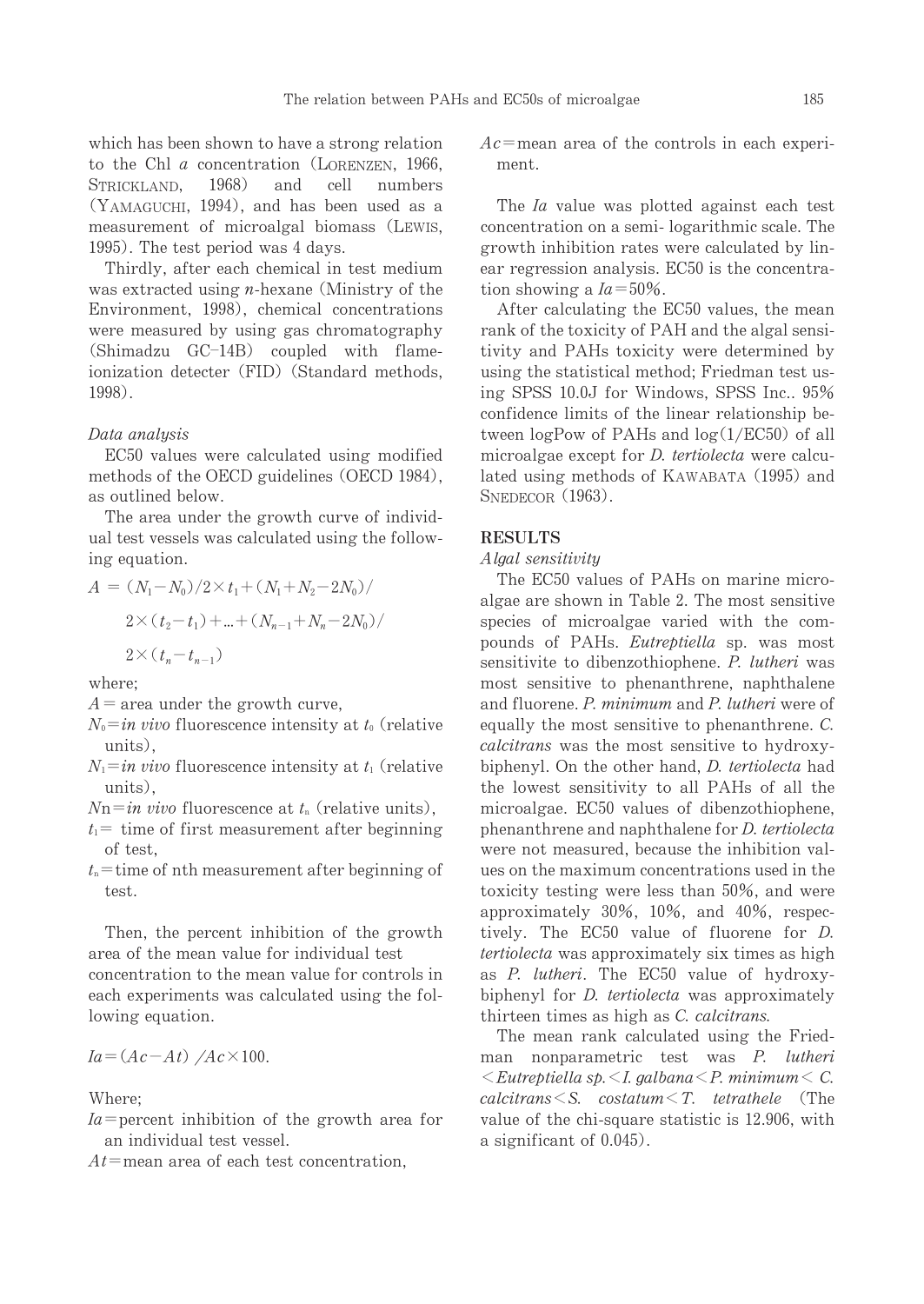#### Toxicity of PAHs

In this study, EC50 values for dibenzothiophene were between  $0.06$  and  $>0.49$ ppm. EC50 values for phenanthrene were between 0.09 and  $>0.46$ ppm. Those for naphthalene were between  $0.66$  and  $>13.8$ ppm, and for fluorene between 0.08 and 1.07ppm and for hydroxybiphenyl between 0.59 and 3.6ppm. The mean rank calculated by the Friedman test was dibenzothiophene< fluorene< phenanthrene< hydroxybiphenyl< naphthalene (The value of the chisquare statistic is 22.540, with a significant of  $0.000$ ).

# Relationship between the EC50 values  $(mM/l)$ and the physical properties of PAHs

The square of the regression coefficients between logPow of naphthalene, fluorene and phenanthrene gave a strong linear relationship with the molecular weight, and the log  $(1/EC50)$  values of S. costatum, T. tetrathele, P. lutheri, I. galbana, P. minimum, Eutreptiella sp. and C. calcitrans were 0.97, 0.99, 0.92, 0.91, 0.99, 0.99 and 0.96, respectively. All values for individual microalga except for *D. tertiolecta*, were more than 0.91 (data not shown in figure). The square of the regression coefficient of all microalgae except for *D. tertiolecta* was approximately  $0.78 \left(\log(1/\text{EC50})\right) = 1.05 \times \log$ Pow-1.56). The square of regression coefficients between log Pow of all PAHs and log  $(1/EC50)$  ranged from 0.57 to 0.95 (Fig. 1). In test microalgae, the square of the regression coefficients of S. costatum, I. galbana, P. minimum, P. lutheri and Eutreptiella sp. were more than 0.91, while for C. calcitrans and T. tetrathele were less than 0.61. The square of the regression coefficients between the molecular weight of all PAHs and  $logEC50$ , except for D. *tertiolecta* ranged from  $0.35$  to  $0.93$  (Fig. 2). The square of the regression coefficients of S. costatum, I. galbana, P. minimum, P. lutheri and *Eutreptiella* sp. were less than 0.65, while for C. calcitrans and T. tetrathela approximated 0.93. The linear equation between all PAHs and microalgae tested, except for *D. tertiolecta*, was  $log(1/EC50)$  = 0.87  $\times$  logPow-0.76 (r<sup>2</sup> = 0.75). The upper and lower ranges of the 95% confidence limits of the linear equation were more than  $1.4$ .

#### **DISCUSSION**

#### Algal sensitivity

In this experiment, *D. tertiolecta* was most tolerant to the PAHs of the microalgae tested and therefore as a test species *D. tertiolecta* should not be use. On the other hand, the most sensitive microalgae varied with the compounds of PAHs, although P. lutheri was the most sensitive species to all the PAHs tested (from the results of Friedman test). From these results, it can be conducted that sensitivity testing should be carried out on several species of microalgae. In similar results regarding algal toxicity, *D. tertiolecta* was more tolerant to PCBs and DDT than diatoms (MOSSER et al., 1972, MENZEL et al., 1970), more tolerant to benzene, toluene and xylene than S. costatum (DUNSTAN et al., 1975), and was the most tolerant to five organic solvents in nine marine microalgae tested (Y. OKUMURA, personal communication). VANDERMEULEN (1986) reported that the sensitivity of P. lutheri to naphthalene was higher than other microalgae. However, algal sensitivities to oils varied with the type of oils (PULICH et al., 1974, WINTERS et al., 1976). Contrary to our results, there is a report that D. tertiolecta is the more sensitive to crude oil than S. costatum and P. minimum (MORALES-Loo and GOUTX, 1990). One factor by which algal sensitivity varies with components of oil is the variation of oil type, or the components of chemicals in the oil, such as the ratio between the aromatic, paraffinic and asphaltic fractions, or the volatile fractions. PULICH et al. (1974) reported that the volatile fractions of oils have variable effects on microalgae. BATE *et al.*, (1985) reported that the different oil treatments have different effects on several microalgae. In this study, the slopes of the linear regressions between the EC50 values and the logPow of naphthalene, fluorene and phenanthrene, show strong linear relationships to all microalgae except for *D. tertiolecta*, and ranging from  $0.88$  to 1.20, with the intercepts of the linear regression ranging from  $-0.67$  to  $-$ 2.60. The slopes and the intercepts of the linear regressions varied with the algal species. Some of the linear regressions intersected. So, it is possible that the sensitivity of each microalgae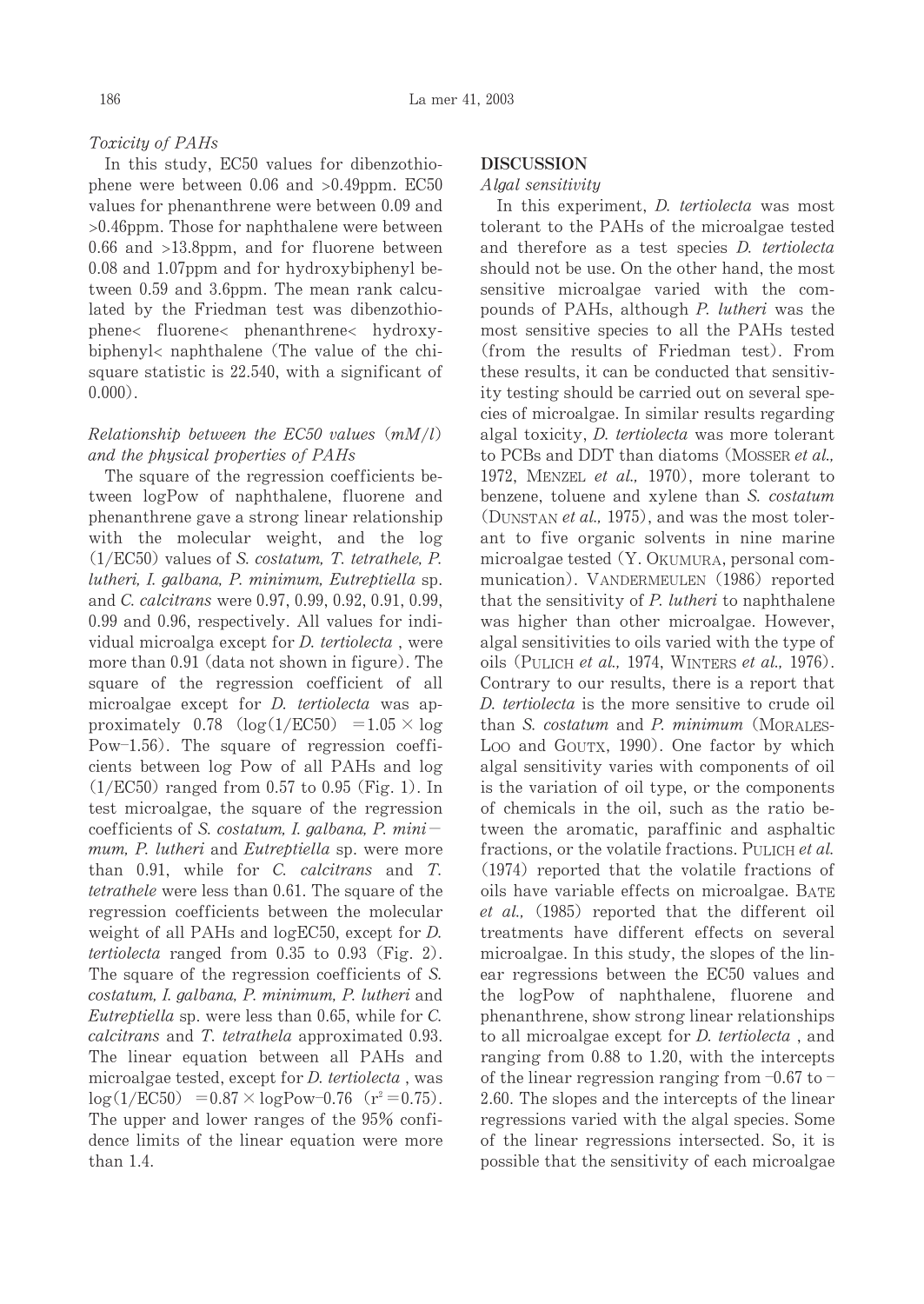

Fig. 1. The linear regression equation relationship between  $logPow$  of the five PAHs and  $log(1/EC50)$  of the microalgae tested. \*1 is the linear equation and upper and lower 95% confidence limits of all microalgae except for *D. tertiolecta*.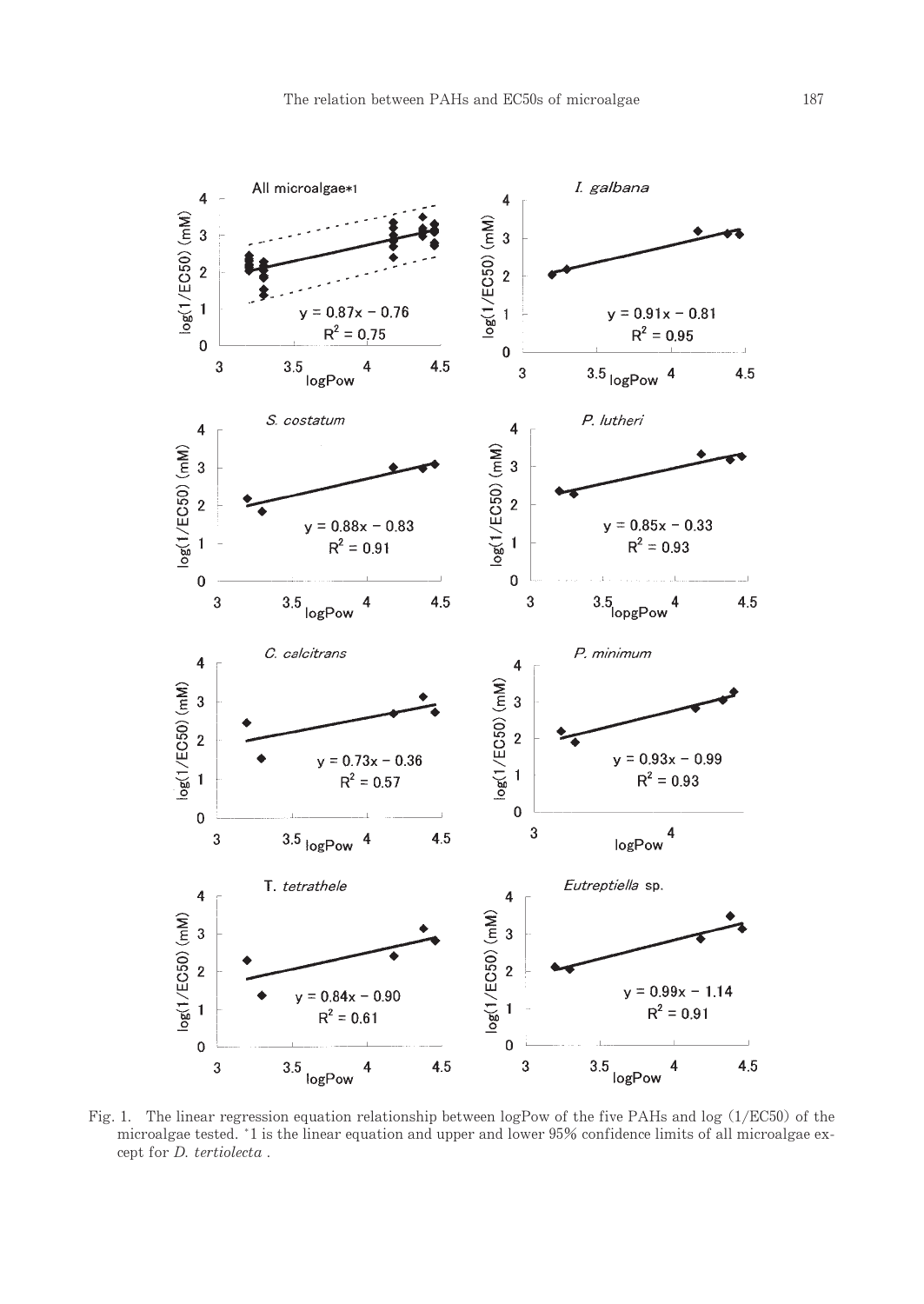

Fig. 2. The linear regression equation relationship between logM.W. of the five PAHs and log (1/EC50) of the microalgae tested. \*1 is the linear equation of all microalgae except for *D. tertiolecta*.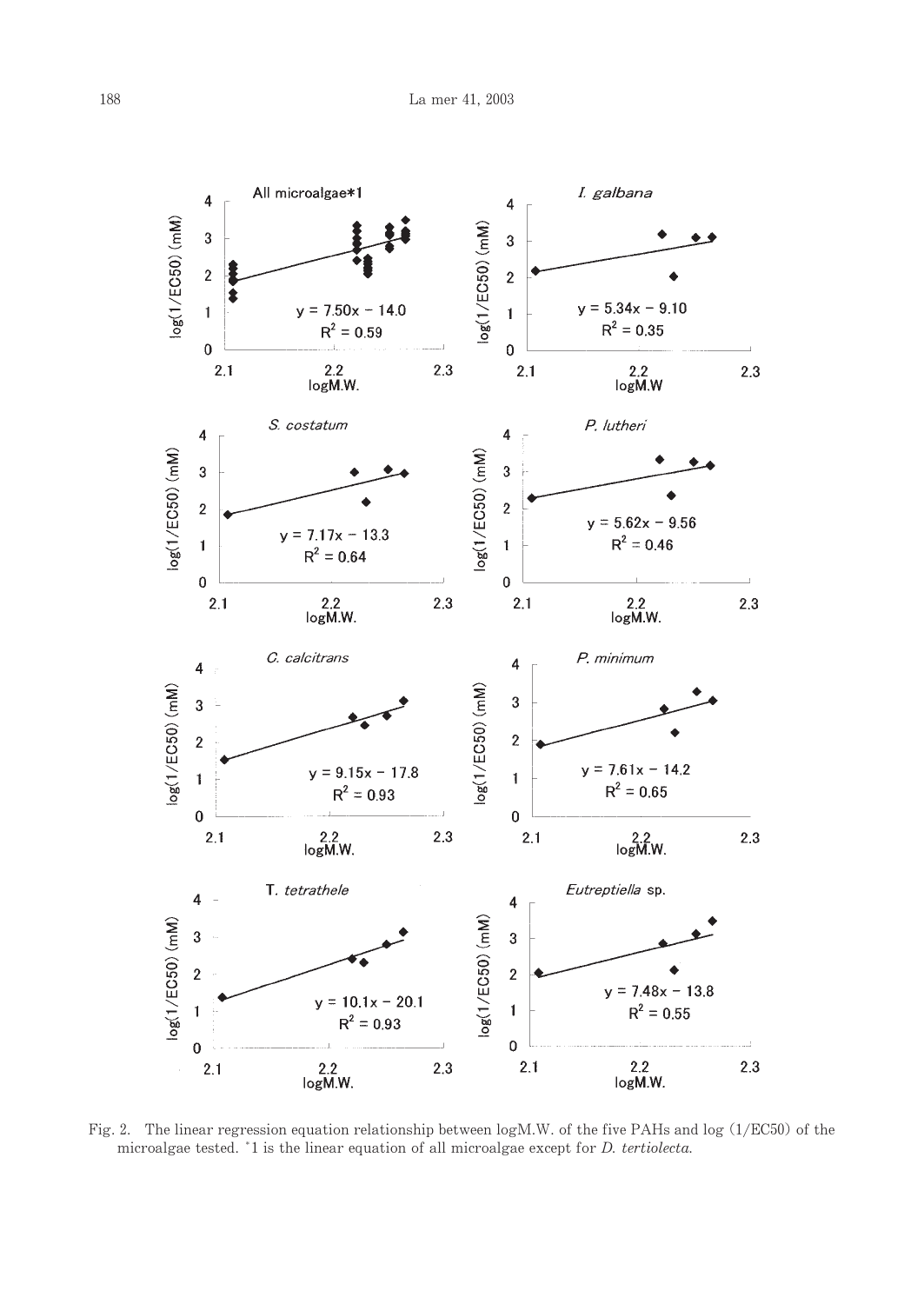| chemicals                                               | habitat<br>of test<br>algae | linear regression<br>equation                   | corre-<br>lation<br>coeffi- periods<br>cient r | test   | unit        | reference                              |
|---------------------------------------------------------|-----------------------------|-------------------------------------------------|------------------------------------------------|--------|-------------|----------------------------------------|
| polycyclic aromatic hydrocar-                           |                             | marine $log(1/EC50)$                            |                                                |        |             |                                        |
| bons                                                    |                             | $= 0.87 \times \log \text{Pow} - 0.76$ 0.75     |                                                |        | $96-h$ mM/l | This study                             |
| clorobenzenes                                           |                             | freshwater log (1/EC50)                         |                                                |        |             |                                        |
|                                                         |                             | $=0.92\times\log\gamma$ ow-1.40.97              |                                                |        |             | 96-h mM/l CALAMARI et al. 1983         |
| clorobenzenes                                           |                             | freshwater $log(1/EC50)$                        |                                                |        |             |                                        |
|                                                         |                             | $=0.99\times\log\gamma$ ow-1.80.997             |                                                |        |             | 3-h $mM/l$ CALAMARI <i>et al.</i> 1983 |
| clorobenzenes                                           |                             | freshwater $log(1/EC50)$                        |                                                |        |             |                                        |
|                                                         |                             | $=1.000\times\log\gamma$ Pow-2.676 0.968        |                                                |        |             | 4-h $mM/l$ Wong <i>et al.</i> 1984     |
| chlorophenols                                           |                             | freshwater $log(1/EC50)$                        |                                                |        |             |                                        |
|                                                         |                             | $= 0.887 \times logPow-1.545 0.98$              |                                                | 96-h   |             | $mM/l$ Shigeoka et al. 1988            |
| chlorophenols                                           |                             | freshwater $log(1/EC50)$                        |                                                |        |             |                                        |
|                                                         |                             | $= 0.543 \times \log \text{Pow} - 0.909 0.845$  |                                                | 96-h   |             | $mM/l$ Shigeoka et al. 1988            |
| volatite aromatic hydrocarbons freshwater $log(1/EC50)$ |                             |                                                 |                                                |        |             |                                        |
|                                                         |                             | $= 0.94 \times logPow - 3.59 0.99$              |                                                | $12-h$ |             | $mg/l$ HERMAN <i>et al.</i> 1991       |
| aromatic hydrocarbons                                   |                             | freshwater $log(1/EC50)$                        |                                                |        |             |                                        |
|                                                         |                             | $= 0.91 \times \log \text{Pow} - 4.45\ 0.9471$  |                                                |        |             | 72-h $mM/l$ GALASSI <i>et al.</i> 1988 |
| alcohols, benzenes                                      |                             | freshwater $log(1/EC50)$                        |                                                |        |             |                                        |
|                                                         |                             | $= 0.935 \times \log \text{Pow} - 3.341\ 0.964$ |                                                |        |             | 120-h mM/l IKEMOTO et al. 1992         |

Table 3 The relationship between logPow and EC50

was reversed by logPow of test PAHs. For example, it may be that one microalgae is more sensitive to PAHs of low logPow than the other microalgae, which is less sensitive to PAHs of high logPow than the other microalgae, or that one microalgae is less sensitive to PAHs of low logPow than the other microalgae, is more sensitive to PAHs of high logPow than the other microalgae. Dibenzothiophene and hydroxybiphenyl for which the ratio of logM.W. to logPow was higher than values of naphthalene, fluorene and phenanthrene for some of the microalgae (C. calcitrans and T. tetrathele) and tended to have a higher toxicity than the other PAHs. The regression coefficients between  $log M.W.$  and  $log (1/EC50)$  values of these microalgae tended to be higher than of the other microalgae, and the regression coefficients between  $logPow$  and  $log(1/EC50)$  values of the microalgae. So, it may be that PAHs are the ratio of logM.W. to logPow are higher, varied with algal sensitivity.

Regarding strains of test microalgae, FISHER et al. (1973) and MURPHY et al. (1980) reported that algal sensitivity, even if within the same species of microalgae, varied with environmental factors. It may be that the strain influences the algal sensitivity.

SHEEDY et al. (1991) reported that the 14day-EC50 value of naphthalene on the freshwater algae, Selenastrum capricornutum was 25ppm. US-EPA (1980) reported that the 48hour-EC50 value of naphthalene on *Chlorella vulgaris* was 33ppm. In our study, EC50 values of naphthalene were between  $0.66$  to  $>13.8$ ppm. The sensitivity of marine microalgae to naphthalene tended to be higher than the freshwater microalgae.

# Comparison of linear regression equations between logPow and EC50

Several reports regarding the linear regression equation between logPow of chemicals and EC50 values of microalgae have been published (Table 3). The slope of the linear equations ranged from 0.54 to 1.00, the intercept ranged from  $-4.45$  to  $-0.91$ . In this study, the slope and intercept of all PAHs tested were 0.87 and -0.76, respectively. The slope and intercept of the linear regression equation to naphthalene, fluorene and phenanthrene were  $1.05$  and  $-1.56$ . respectively. Our equations are approximately in agreement with the equations of given in the references in the Table 3. The ranges of the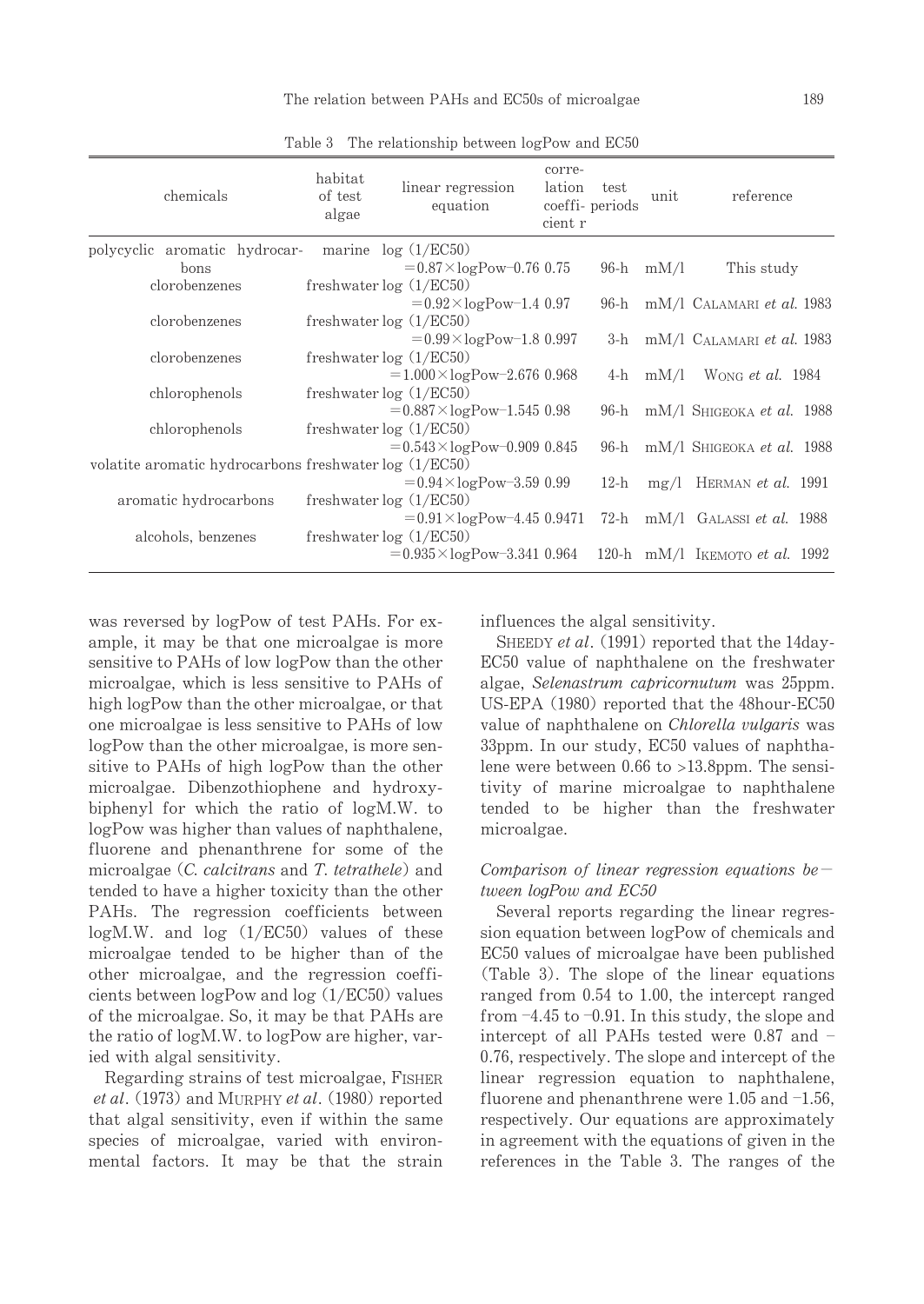upper and lower 95% confidence limits of the linear regression equations were more than 1.4. the variation of algal sensitivity was more than twenty-five fold. Although the species of test chemicals and the range of logPow of chemicals were limited, the upper 95% confidence limit of our equation was highest and in the linear regression equations of given in the references in the Table 3, the upper 95% confidence limit of our equation was the most sensitive compared to other values in the literature.

From our equation, for example it is clear that the toxicity of phenanthrene, for which the logPow is 4.46, is higher in toxicity than naphthalene, which has a logPow of 3.3, while the water solubility of phenanthrene is lower than naphthalene. So, we conclude that the PAHs such as hydroxybiphenyl and dibenzothiophene for which the ratio of molecular weight to Pow is high, have a higher toxicity than naphthalene, fluorene and phenanthrene.

#### References

- BATE, G.C. and S.D. CROFFORD (1985): Inhibition of phytoplankton photosynthesis by the WSF of used lubricating oil. Mar. Pollut. Bull., 16, 401- $404.$
- CALAMARI, D.,S. GALASSI, F. SETTI and M.VIGH (1983): Toxicity of selected chlorobenzenes to aquatic organisms. Chemosphere, 12, 253-262.
- DUNSTAN, W.M., L.P. ATKINSON and J. NATOLI  $(1975)$ : Stimulation and inhibition of phytoplankton growth by low molecular weight hydrocarbons. Mar, Biol., 31, 305-310.
- EL-DIB, M.A., H.F. Abou-Waly and A.M.H. El-NABY (1997): Impact of fuel oil on the freshwater alga Selenastrum capricornutum. Bull. Environ. Contam. Toxicol., 59, 438-444.
- FISHER, N.S., L.B. GRAHAM and E.J. CARPENTER (1973): Geographic differences in phytoplankton sensitivity to PCBs. Nature, 241, 548-549.
- FUKUSHIMA, M. (1983): Evaluation of water pollution by determining chemicals in plankton. Seitai Kagaku, 6, 4-15, in Japanese.
- GEYER, H., R. VISWANATHAN, D. FREITAG and F. KORTE (1981): Relationship between water solubility of organic chemicals and their bioaccumulation by the alga Chlorella. Chemosphere, 10, 1307-1313.
- GEYER, H., G. POLITZKI and D. FREITAG (1984): Prediction of ecotoxicological behaviour of chemicals: relationship between n-octanol / water partition coefficient and bioaccumulation of organic chemicals by alga Chlorella. Chemosphere,

13. 269-284.

- GALASSI, S., M. MINGAZZINI. L. VIGANO, D. CESAREO and M.L. TOSATO (1988): Approaches to modeling toxic responses of aquatic organisms to aromatic hydrocarbons. Ecotoxicol Environ Safety, 16,  $158-169$ .
- GUILLARD, R.R.L. and J.H. RYTHER (1962): Studies of marine planktonic diatoms. I. Cyclotellanana Hustedt, and Detonula confervacea (Cleve) Gran. Can J Microbiol, 62, 229-239.
- HANSCH, C., A. LEO and D. HOEKMAN (1995): Exploring QSAR -Hydrophobic, Electronic, and Steric Constants. ACS Professional Reference Book, American Chemical Society, Washington, DC, 97  $-118.$
- HERMAN, D.C., W. E.INNISS and C.I. MAYFIELD (1990): Impact of volatile aromatic hydrocarbons, alone and in combination, on growth of the freshwater alga Selenastrum capricornutum. Aquat Toxicol., 18, 87-100.
- HERMAN, D.C., W.E. INNISS and C.I. MAYFIELD (1991): Toxicity testing of aromatic hydrocarbons utilizing a measure of their impact on the membrane integrity of the green alga Selenastrum capricornutum. Bull. Environ. Contam. Toxicol., 47, 874-881.
- HERMAN, D.C., C.I. MAYFIELD and W.E. INNISS (1991): relationship between toxicity The and bioconcentration of volatile aromatic hydrocarbons by the alga Selenastrum capricornutum. Chemosphere, 22, 665-676.
- HSIAO, S.I.C. (1978): Effects of crude oils on the growth of arctic marine phytoplankton. Environ Pollut., 17, 93-107.
- IKEMOTO, Y. K. MOTOBA T. SUZUKI and M. UCHIDA (1992): Quantitative structure-activity relationships of nonspecific and specific toxicants in several organism species. Environ Toxicol Chem, 11, 931-939.
- KAWABATA, K. (1995): Kaiki to soukan (regression and correlation). In Ouyou Toukei Handbook, OKUNO et al. (eds) Ouyou Toukei Handbook, Youkendo, Japan, p91-105, in Japanese
- KUSK, K.O. (1980): Effects of crude oils and aromatic hydrocarbons on the photosynthesis of three species of *Acrosiphonia* grown in the laboratory. Bot, Mar., 23, 587-593.
- KUSK, K.O. (1981a): Effects of hydrocarbons on respiration, photosynthesis and growth of the diatom Phaeodactylum tricornutum. Bot. Mar., 24,  $413 - 418.$
- KUSK, K.O. (1981b): Effects of naphthalene on the diatom Phaeodactulum tricornutum growth under varied conditions. Bot. Mar., 24, 485-487.
- LEWIS, M.A. (1995): Algae and vascular plant tests. In Fundamental of aquatic toxicology. Secnd edition, RAND, G.M. (ed) Fundamental of aquatic